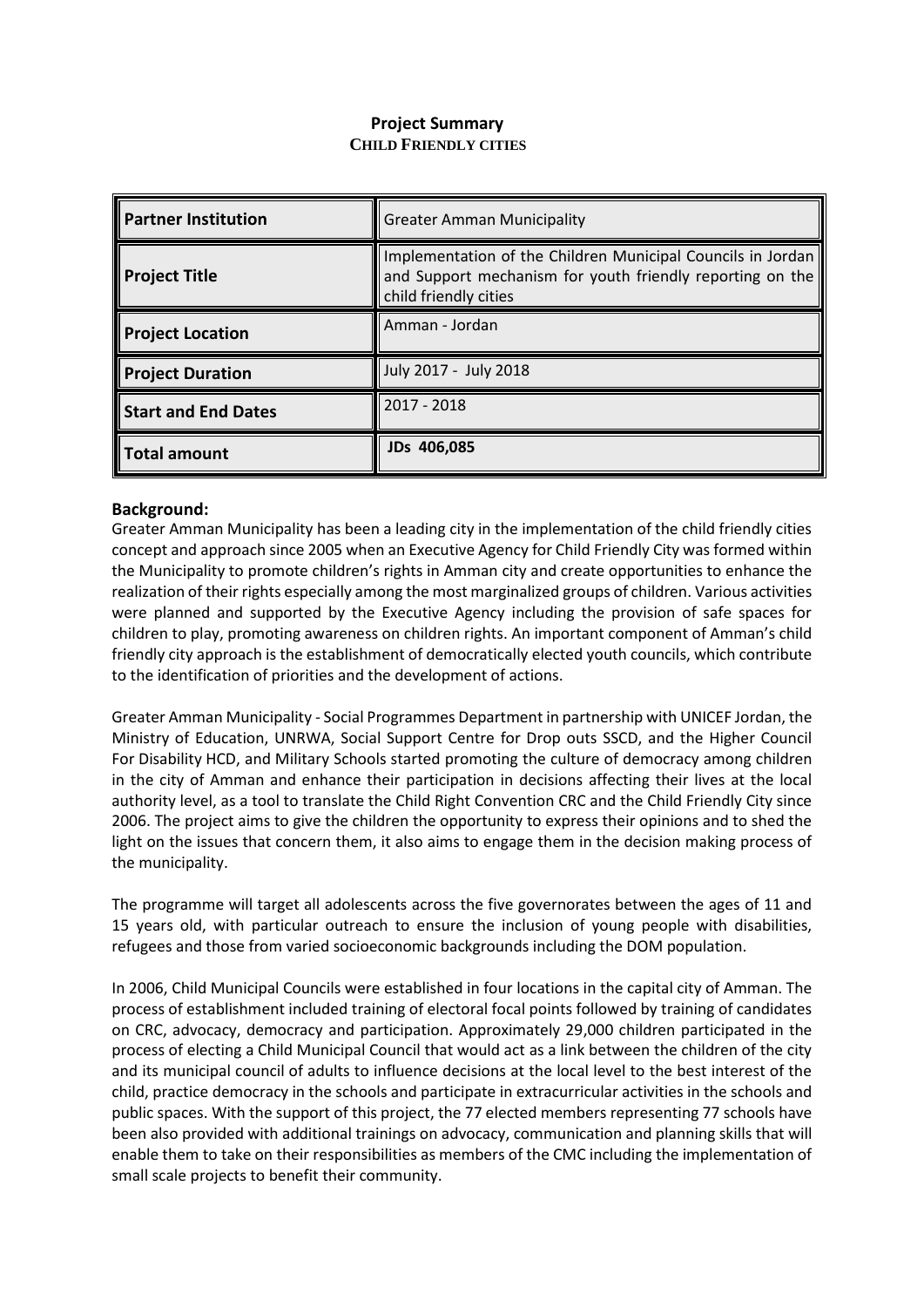In 2009 the second Municipal Committees in 9 Districts with participation of 51,295 Children yielded 158 Council members representing 158 Schools. In 2011 GAM have implemented the elections in 22 Districts in the city of Amman with the participation of 84,332 Children.

In 2014, GAM with the support of UNICEF have also planned for the elections for the general assembly in 22 districts in the city of Amman, with the participation of 460 schools (public, private, UNRWA and military schools) and almost 13,800 children nominated for elections (approx. 30 from each school). Over 130,000 Children participated in the Children's' General Assembly elections during that year.

Upon formulation of the Children Municipal Committees, elected members were given training sessions, seminars and workshops to address several issues such as planning, leadership, and project management and advocacy linked to the child friendly cities building blocks. Local committees elected one person to sit in the CMC.

In (2006 – 2008) + (2009 – 2011) + (2011 – 2013) + (2014 – 2017) 4 Child Municipal Councils were established in 22 districts in the capital city of Amman. The process of establishment included training of electoral focal points followed by training of candidates on CRC, advocacy, democracy, participation, communication and planning skills that will enable them to take on their responsibilities as members of the CMC including the implementation of small scale projects to benefit their community. On 2011 – 2013 + 2014 – 2017 the significance of these 2 Councils is that they have been implemented through fair elections between children in the city of Amman encompassing Students at Schools, School Drop outs, Children with Disabilities, and the Girl Child to ensure gender equity.

The established Children Municipal Council has developed its mandate and mechanisms of dialogue with the policy makers at the municipality and is now actively involved in various policy and planning procedures at the Municipality to ensure that the voice of the child is heard and that the best interest of the child is placed at the forefront of the municipality. It will help promote the notion of Democratic elections within the children including providing them with an opportunity to voice opinions with municipal council and to take part in community decisions. Furthermore, it provides a good planning process of programmes and projects that meets their needs as well as create a sense of ownership toward the city. The significance of this Council is that it has been implemented through fair elections between children in the city of Amman encompassing Students at Schools, School Drop outs, Children with Disabilities, and the Girl Child.

Throughout implementation, this project was characterized with a strong sense of partnership among the different organizations involved – Greater Amman Municipality, UNICEF, Ministry of Education and many others who have demonstrated a great deal of commitment to creating an enabling environment for adolescents' participation. The project has mobilized municipality staff, schools, and other key players in the community to provide opportunities for children and adolescents to voice their views and their opinions, and to enable them to play a role in ensuring that Amman is a child friendly city from a child's perspective.

In 2016 UNICEF and GAM decided to replicate the CMC experience to Municipalities Madaba and Zarqa were it built the capacity of the Municipality staff members to become youth trainers and advocates for Child rights as well as implementing the children municipal council elections within the Municipalities' schools with the participation of 100,000 children in the 2 Municipality moreover enhancing the skills of the candidates from schools.

UNICEF also has contributed to the program by providing the support in building the capacity for both the children themselves and the care givers as well; below are the main themes that was targeted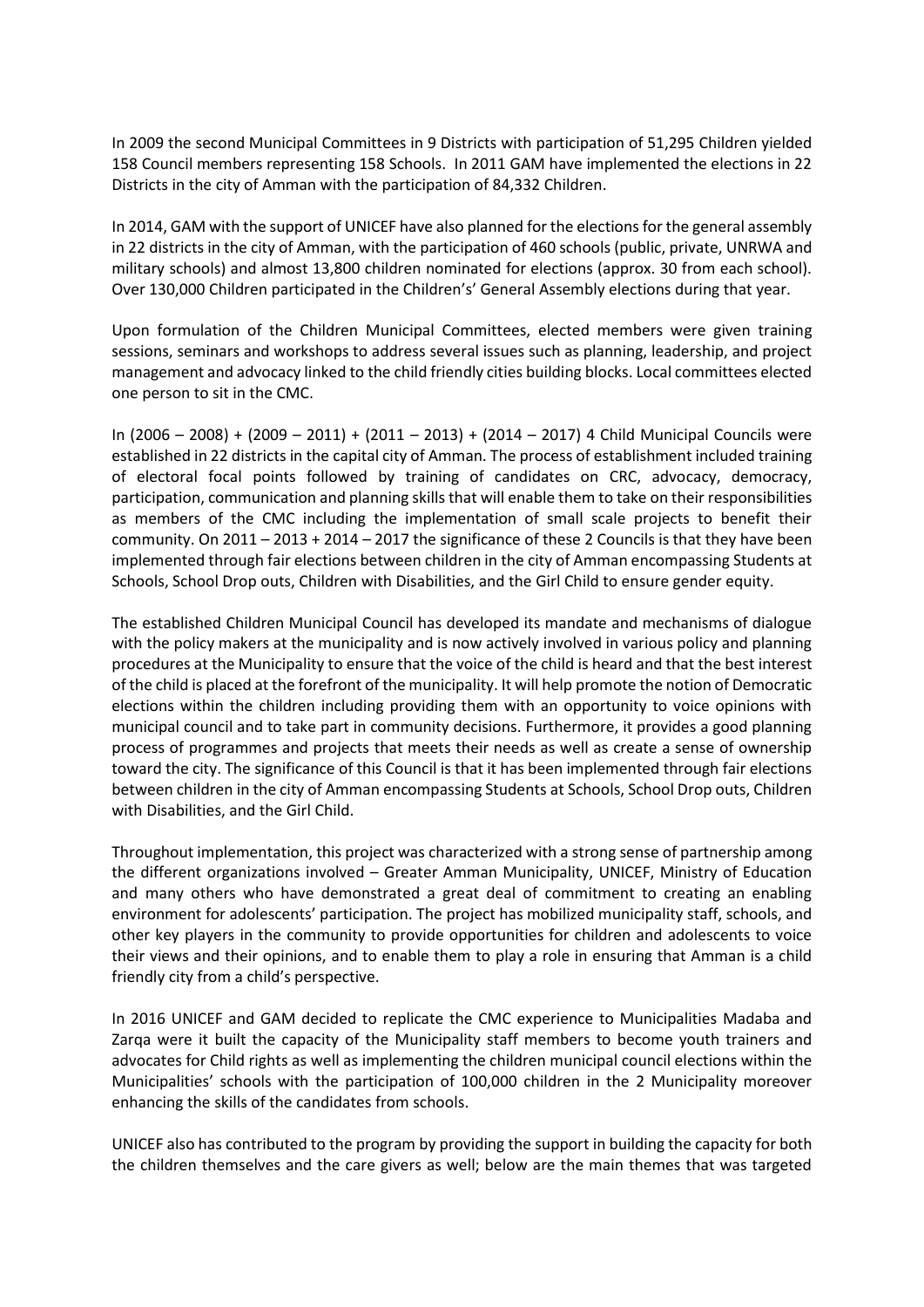aiming at building the capacity of the children;

- Child friendly cities.
- Child Rights
- Better citizenship
- Participation concept
- Leadership.

Building on this, UNICEF through plans to reactivate this from a technology lens, through developing an interactive Online Portal that will include a website which will offer a meaningful platform to engage with a wide range of youth (Jordanian, Syrian and Palestinian), partners, and decision makers. An interactive Mobile Application will be created and linked to the UCAN Interactive Online Portal. The application will engage young smartphone users to the wider network of youth and enable cross platform engagement among young people. The App inputs will feed into an Interactive Digital Map that will facilitate analysis of locations against key existing data (socio-economic identified by the CFC indicators) and allow "click through'" to further details and a variety of feedback tools. The interactive digital [map](http://rio.unicef-gis.org/) will allow filtration by type of issues, location, demographics among others.

Also having the successful module of the CMCs with GAM, UNICEF plans to expand and replicate this experience in another two governorates in the coming years, with the aim to go beyond in future, by utilizing GAM technical expertise, the know-how and the material and processes relevant to this to support the other municipalities to establish the CMCs.

During the past 14 years Greater Amman Municipality – has implemented "In Jordan we Grow Camp– Bilurdon Bnikbar camp" which is considered one of the pioneer initiatives implemented to help promoting social cohesion and active citizenship. The Philosophy behind implementing the camp is to spread awareness among children on the customs and traditions of citizens of Amman & Jordan as well as giving the participating children the opportunity to meet new people.

The camps provide opportunities for young people to learn new skills through an interactive learning process on the concepts of:

- Leadership skills & Creative thinking
- Better Citizenship, Volunteerism, and community service.
- Self-awareness
- Competitiveness
- Group dynamics and communication skills
- Time Management and Problem Solving
- Healthy life Style.

#### **Project Objectives**

- Support scaling up Jeel962 through promoting the participation of adolescent members in CMC and CFC
- Improve the 21st century skills of adolescents and youth.
- Improve the capacity of GAM to enhance, refine and implement sustainable skills development programmes for adolescents and youth.
- Promote the participation of adolescents in the processes of decision-making, planning, implementing and evaluating programmes in the community with focus on their engagement in their communities
- Create a safe and conducive environment to enable adolescents to put their leisure time to good use, benefit from opportunities for development, growth and participation and become agents of change in their communities
- Build adolescents' self-confidence, raise their awareness of basic life skills, and implement youth-led initiatives and labour market preparedness projects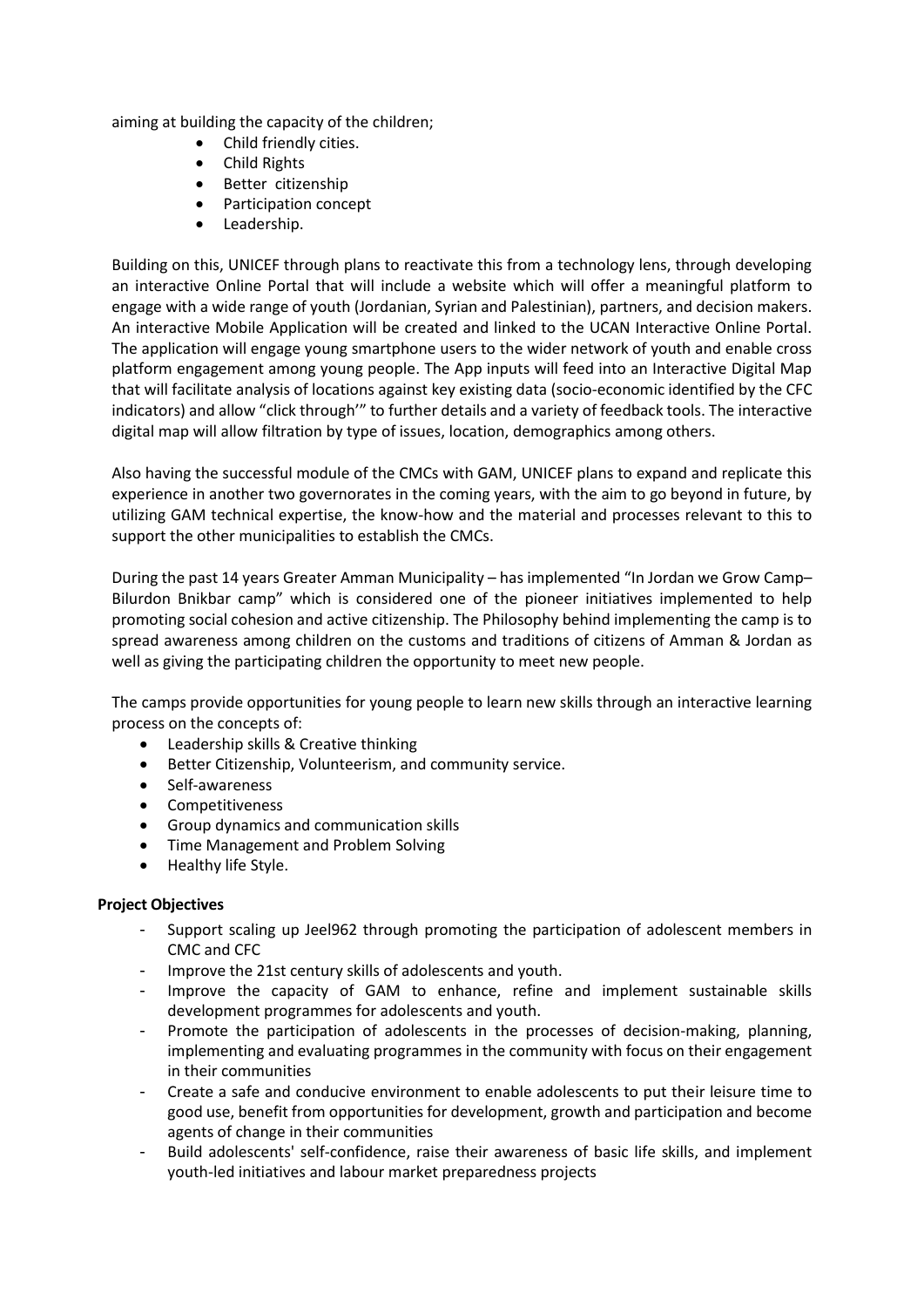- Raise the awareness of parents of the importance of youth participation and bridge the generation gap between adolescents and adults
- Build the capacity of youth workers in the youth centers in relation to planning, implementing and evaluating participatory programmes targeting adolescents
- Replicate the CMC project to 2 new Municipalities Mafraq and Karak.
- Implement the CMC project for the 5th time in Amman and support the other two existing councils in Zarqa and Madaba.
- Implement the international camp for adolescents aging from 9 to 12 years old.

## **Activities and Outputs:**

1) Establishing the Child Municipal Council in Mafraq, 2) establishing the Child Municipal Council in Karak, 3) manage and coordinate the work of the higher and the technical committees for the Child Friendly cities (CFC) that will include members from all stakeholders and ministries involved and develop the terms of reference for these committees, 4) Coordinating the work of the committee with others concerned, 5) establishing a mechanism for adolescent and youth friendly reporting on the child friendly cities, 6) support the existing Child Municipal Councils in Amman, Zarqa and Madaba.

# **Activities:**

- 1. Establish the Child Municipal Council in Karak
- 2. Establish the Child Municipal Council in Mafraq
- 3. Manage the higher committee for the CFC that will include members from all stakeholders and ministries involved. Coordinate the work of the committee with others concerned
- 4. Establish a mechanism for adolescent and youth friendly reporting on the child friendly cities
- 5. Support Jeel962 activities through the CMCs, and the national committees
- 6. Conduct the international camp for adolescents in Jordan

#### **Amman:**

- 520 Schools (60%) are female schools involved in the electoral process of the formation of CMC.
- 144 adolescents (50% girls) are equipped with 21st Century skills
- 25 youth workers are equipped as trainers on the basic life skills manual  $+$  CFC
- 22 adolescent led community campaigns are planned and implemented by adolescents both from CMC (50% girls) in their own communities;
- parents that are equipped with information and skills on adolescents' development and participation which contributes to reducing the intergenerational gap between adolescents and their parents

#### **Mafraq:**

- 90 schools involved in the electoral process of the formation of CMC.
- 90 adolescents that are equipped with 21st Century skills
- 22 youth workers are equipped as trainers on the basic life skills manual + CFC
- 5 adolescent led community campaigns are planned and implemented by adolescents both from CMC (50% girls) in their own communities;
- parents that are equipped with information and skills on adolescents' development and participation which contributes to reducing the intergenerational gap between adolescents and their parents

#### **Karak:**

- 60 schools involved in the electoral process of the formation of CMC.
- 60 adolescents that are equipped with 21st Century skills
- 22 youth workers are equipped as trainers on the basic life skills manual + CFC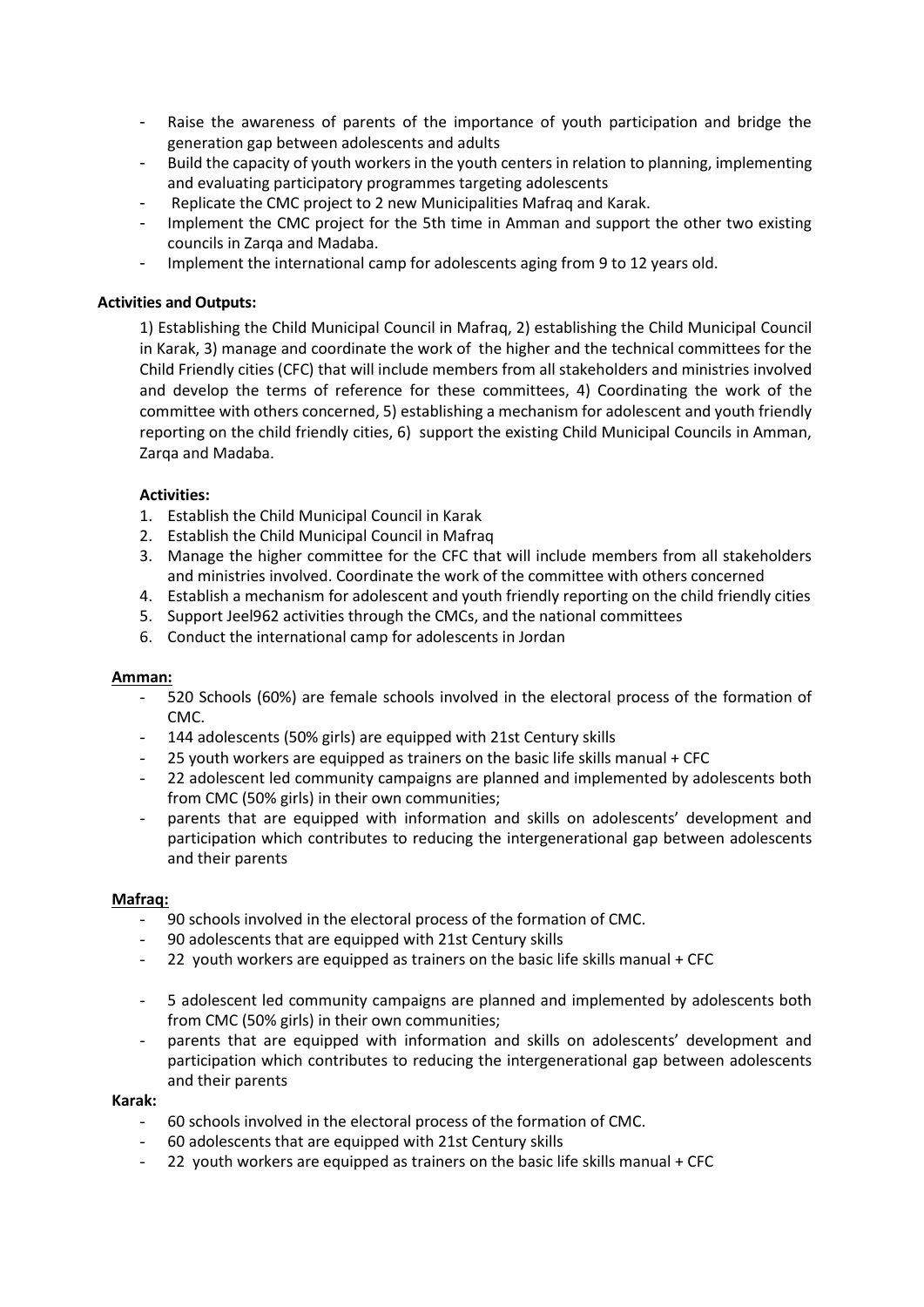- 5 adolescent led community campaigns are planned and implemented by adolescents both from CMC (50% girls) in their own communities;
- parents that are equipped with information and skills on adolescents' development and participation which contributes to reducing the intergenerational gap between adolescents and their parents

#### **Zarqa:**

5 adolescent led community campaigns are planned and implemented by adolescents both from CMC (50% girls) in their own communities;

## **Madaba:**

5 adolescent led community campaigns are planned and implemented by adolescents both from CMC (50% girls) in their own communities;

#### **Bilurdon Bnikber Camp – In Jordan we grow camp :**

2 international camps targeting 200 children.

# **Monitoring and Evaluation Plan:**

- Pre-test and post-test questionnaires will be used by the training team with the participants to measure benefit.
- A work plan will be developed at the end of the workshop by the workshop participants identifying the tasks that they will organize to promote awareness on the concepts of CFC and the CRC in addition to the youth led initiatives among parents, children and community members.
- Monthly meetings will be conducted with the participants of the trainings to follow-up and monitor implementation of awareness activities with children, parents and community members.
- GAM will ensure there is an equal representation across all policy themes in terms youth participation.
- GAM will prepare guidance note on measures that need to be taken into consideration by partners implementing the various policy themes to ensure that participation in mainstreamed throughout the CFC.
- Each of the 22 districts in GAM will provide infrastructure support such as supplying venues, computer and stationary supplies... etc for purpose of CMCs meetings and activities.
- Appointing a coordinator in each directorate whose role will be to aid the CMCs in the planning and implementation of the projects as well as attend all of the CMCs meetings.
- GAM will coordinate with Ministry of Education and School principals to appoint focal points to facilitate the election process throughout the schools.
- A Manual will be developed by Social Programs Staff and the core training team on CFC and CMC.
- Monitoring through field visits, progress report, tracking inputs to monitor progress.

#### **Visibility Clause:**

GAM will coordinate with UNICEF on ensuring visibility of UNICEF in its planned activities and will ensure that UNICEF logo is well represented in all the activities carried out under the project. Staff and volunteers working under this project should use the co-branded material to ensure proper visibility at all GAM centers. In addition, UNICEF branding must be included on all supplies and equipment used and/or purchased for the relevant UNICEF supported activity and programming. This also relates to ensuring visible UNICEF branding at programming premises, as well as on staff uniforms. Where relevant, donors to UNICEF may also require visibility. UNICEF staff should be directly involved in branding discussions prior to any production of programming materials. UNICEF programme and communications staff must always be notified prior to any media or high-level visit to the programme site. This should be the case even if and when that intervention is only partially funded by UNICEF.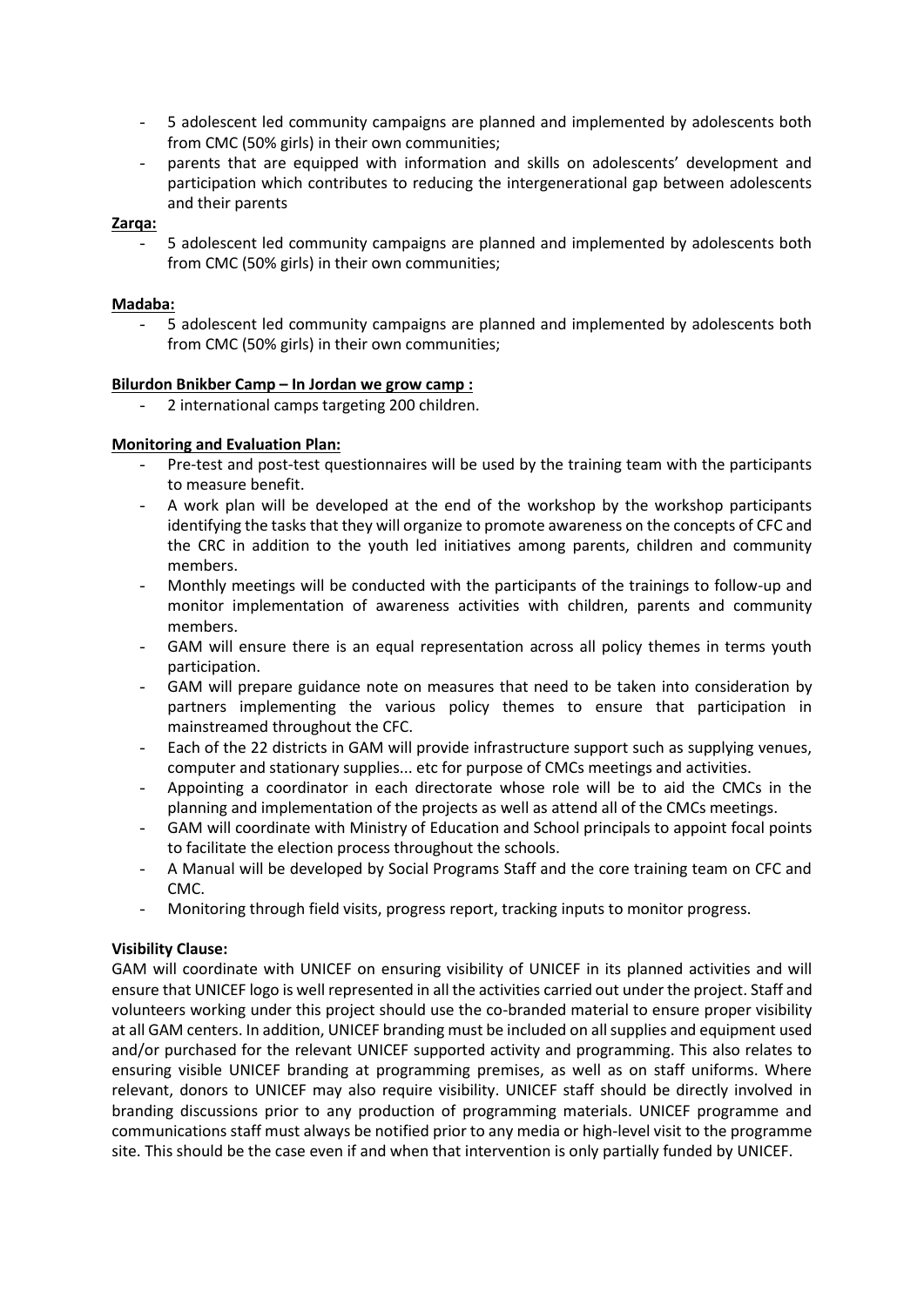## **Sustainability:**

- Social Services Department staff at greater Amman Municipality will be following up regularly on the work of the municipality and map the achievements as well as giving the needed technical support needed in the different municipalities Amman, Zarqa, Madaba, Mafraq , and Karak.
- The Children and adolescents from the different municipalities that are engaged in the skills enhancement programs will be implementing initiatives and campaigns targeting the community according to the gaps in themes aroused from the participatory rapid appraisal PRA that were done in their community.
- The Municipalities Staff as well will be ahead of the project and will follow up on the Children Municipal Council in order to make sure that they are connected with the Municipality different decision makers to sustain the links that will help make the voices of children fully heard.